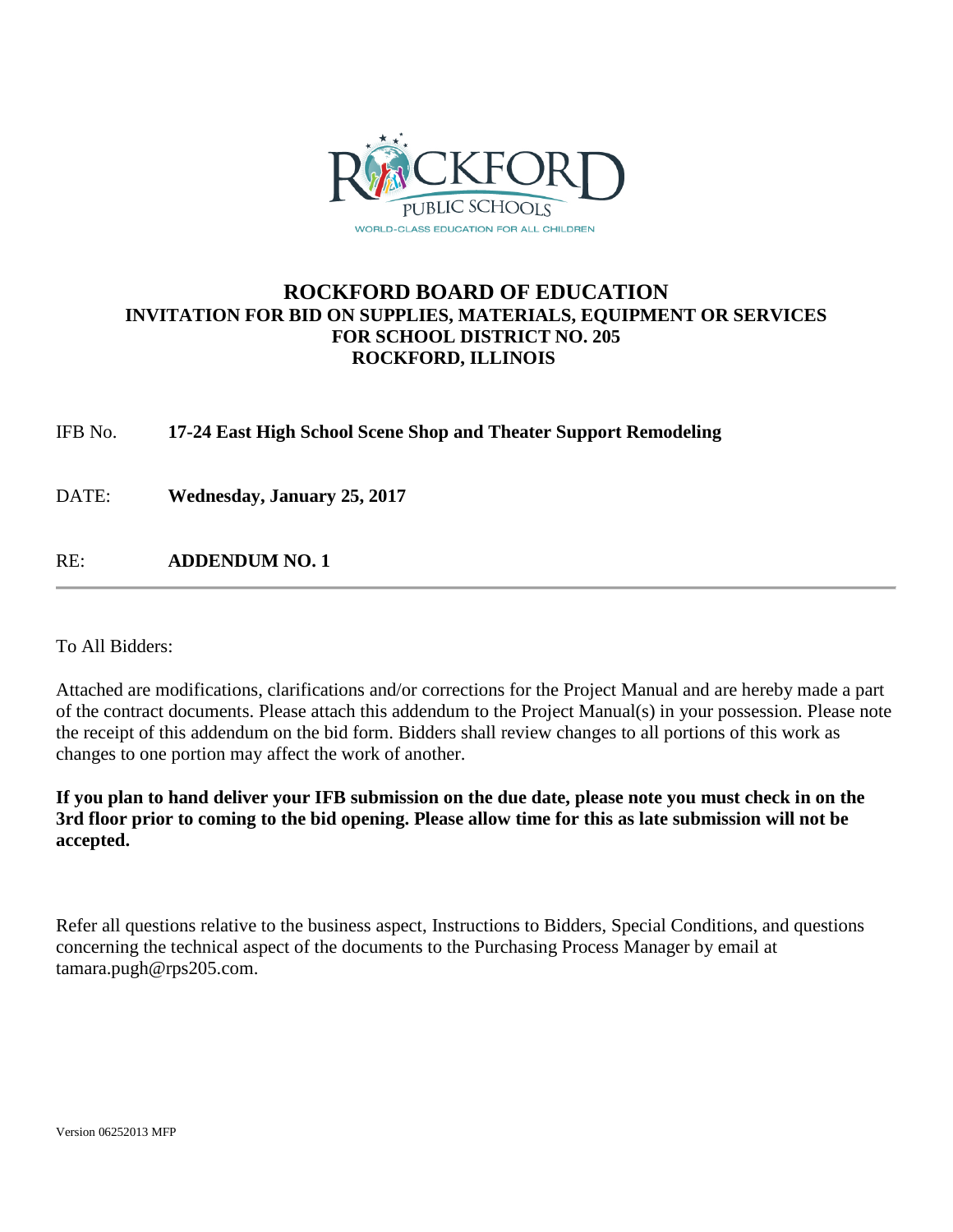

# **PRE-BID MEETING QUESTIONS**

TO: PROSPECTIVE BIDDERS<br>RE: IFB NO. 17-24

RE: IFB NO. 17-24<br>FOR: Fast High Scho East High School Scene Shop & Theater Support Remodeling 2929 Charles Street, Rockford IL

DATE: 01-23-2017

RPS205: Project #1682<br>RFA: Project #988 Project #988

1) What is the status of Environmental Testing? *The School District is checking on the potential for asbestos-containing material and lead paint.*

2) When will work take place? *The construction shall take place over summer break but the submittal process can start after award of the Contract. Contractor's can utilize Spring Break March 27-31 for measureing.* 

3) How do we access the building for demolition and materials? *Access to the building to be through the west entry/stair or through the auditorium (taking care not to disturb the existing finishes). We would HIGHLY encourage the installation of the exterior door FIRST, to allow access that will avoid damaging existing finishes.*

4) Does the Contractor have to provide toilet facilities as indicated in the Supplementary Conditions? *RPS205 Toilet facilities WILL be available during summer work.*

5) Where can a dumpster be placed? *There is space for a dumpster to the west side of the school.*

6) Where is temporary fencing required and/or anticipated? *Temporary fencing will need to be provided at the exterior during demolition and construction of the new door opening in the wall. It MAY also need to be provided to protect access to/from the dumpster during work hours. Barricades may be used as acceptable to the RPS205 Project Manager.*

7) Can bidders return for an additional site visit? *YES, please go to the security desk at the school and ask for Mr. Griffin to assist during school hours between 7:30 am and 3:45 pm.*

By \_\_\_\_\_\_\_\_\_\_\_\_\_\_\_\_\_\_\_\_\_\_\_\_\_\_\_\_\_\_\_\_\_ Rob C. Belles, Belles Firm of Architecture Inc.

2905 Creekside Court - Suite 'B' Rockford, Illinois 61114<br>
815) 1861-0504 bellesfirm@yahoo.com www.bellesarchitecture.com

**(815) 961-0504 [bellesfirm@yahoo.com](mailto:bellesfirm@yahoo.com) [www.bellesarchitecture.com](http://www.bellesarchitecture.com)**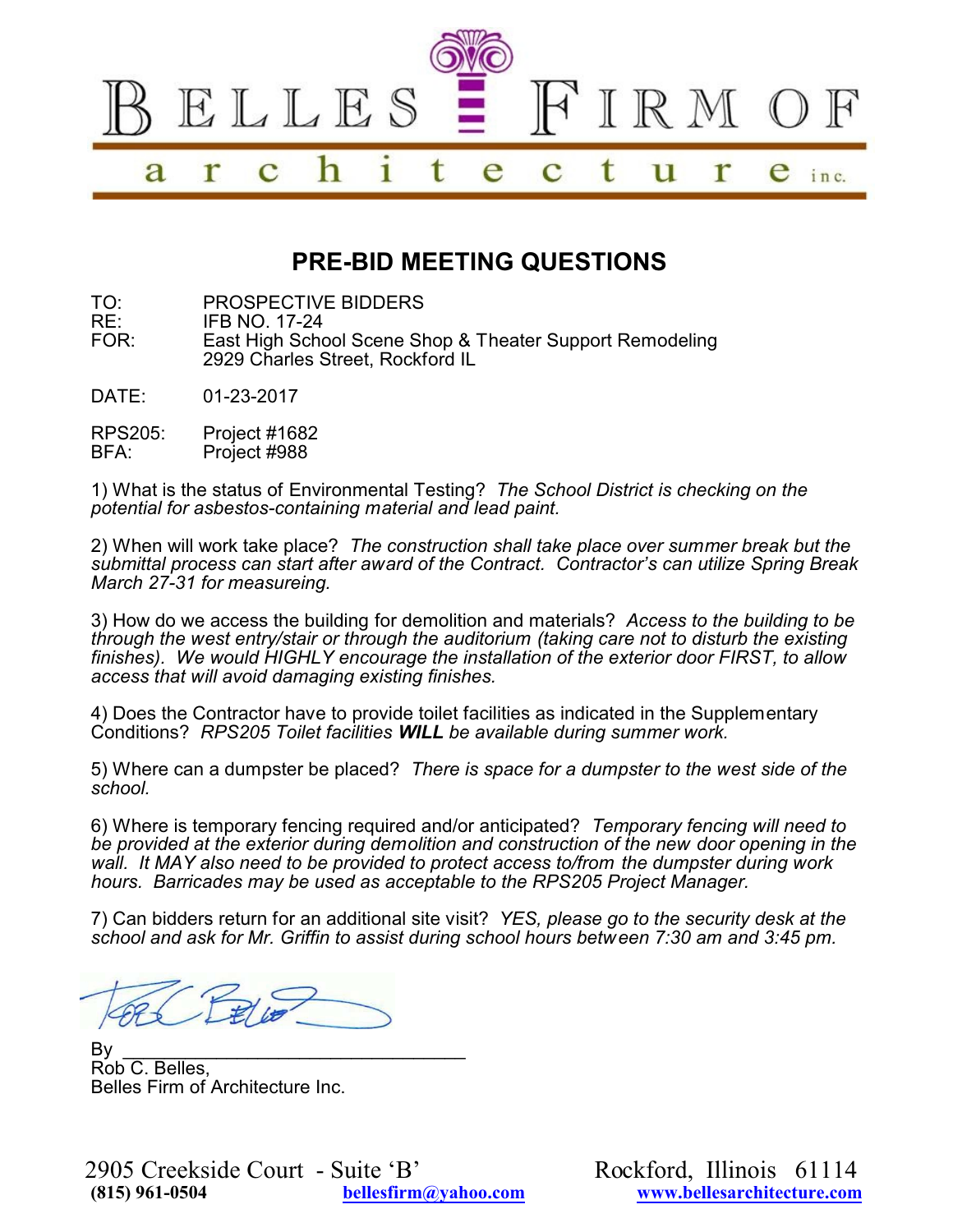ROCKFORD PUBLIC SCHOOLS 17-24 East High School Scene Shop & Theater Support Remodeling Pre-Bid Meeting Sign-In Sheet Monday, January 23, 2017 at 2:00 p.m.



## PRE-BID MEETING SIGN-IN SHEET

### IFB # 17-24 East High School Scene Shop & Theater Support Remodeling

## Monday, January 23, 2017 2:00 pm (CST)

| <b>Printed Name</b>           | <b>Company Name</b>            | <b>Company Address</b>                                                         | Telephone          | E-mail                                             |
|-------------------------------|--------------------------------|--------------------------------------------------------------------------------|--------------------|----------------------------------------------------|
| JenniferDenthFrits 775 205    |                                | 1907 KISH, ROCKEDDO                                                            | 8152098598         | jennifer.deuthfritts@                              |
|                               | 2 KEYIN GUGLIUZRO SCANDROY     | 855 N MADISON                                                                  | 8159624037         | KEYNGOSCANDROU COM                                 |
| 3 Tony (unapology RSCC        |                                | 10541 Zud St. Madresny 12815-633 6016                                          |                    | toungerberge<br>sockfordstructures.com             |
|                               |                                | 1 BILL GORNAN SSOSTROM + SONS, Inc. 1129 Harrison Ave Rockfore IL 815-226-0330 |                    | bgermanps, ostromconstrute                         |
|                               | 5 Fele Rodard S.J. Carlson Fre |                                                                                |                    | 814-636-1993 poteracjcalson.com                    |
| 6 JAYMES CROZIER ABSOLVE F.RE |                                | 5279 28th Ave ROCKERD IL                                                       | $815 - 491 - 9494$ | SCROUGHE ABSOLUTE<br>$F_{1}g_{2}\ldots g_{n}$      |
| , Kurer LAPSON                | $C_{00D}$                      | 1322 025 5T.                                                                   |                    | LARSON CCORD<br>$815 - 965 - 6630$ Casterons - COM |
| 8 Chad Fallis                 | <u>Schmeling Construction</u>  | 315 Hassison Ave                                                               | $815.399 - 7800$   | Chadfelschmeling                                   |